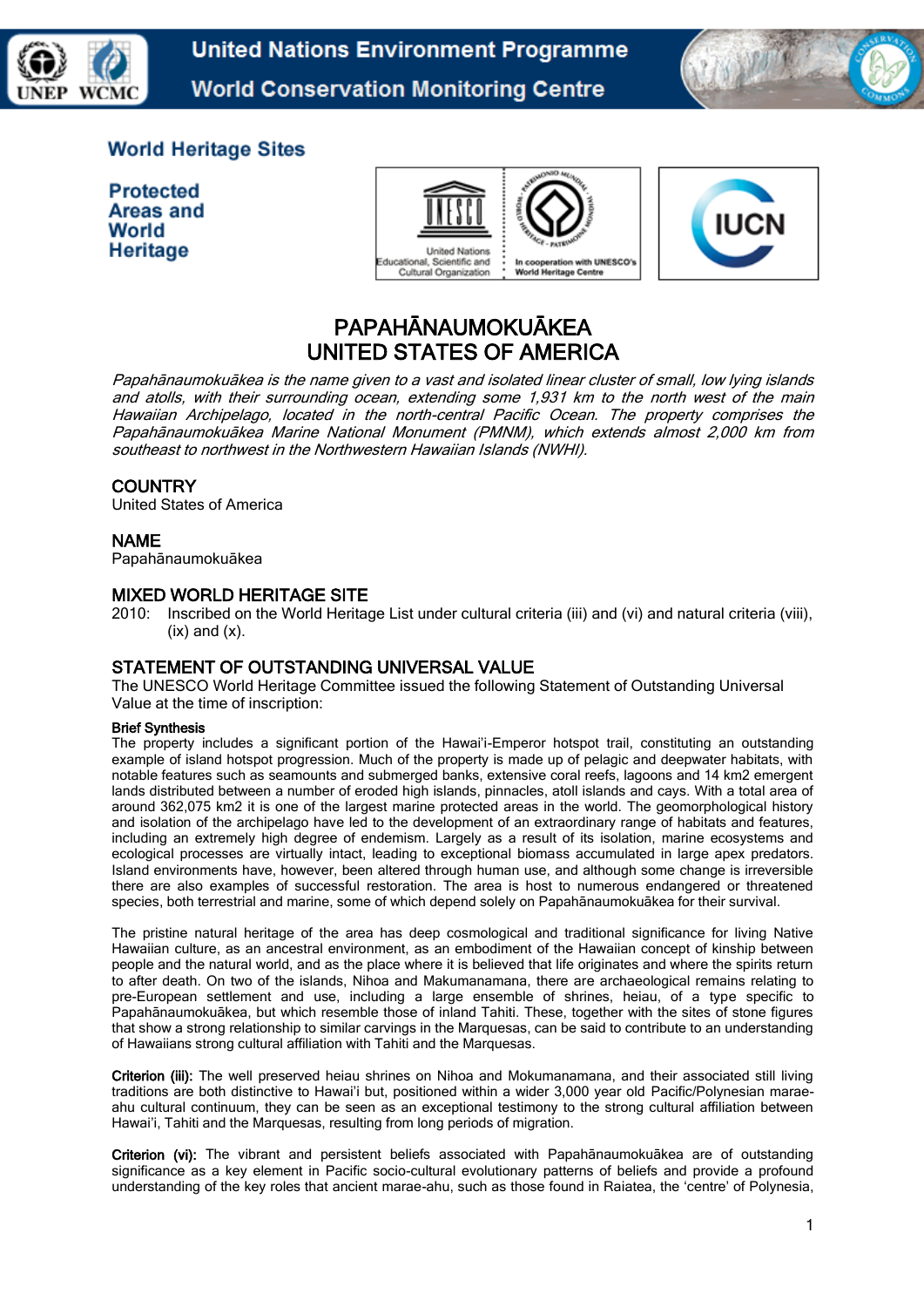once fulfilled. These living traditions of the Hawaiians that celebrate the natural abundance of Papahānaumokuākea and its association with sacred realms of life and death, are directly and tangibly associated with the heiau shrines of Nihoa and Mokumanamana and the pristine islands beyond to the northwest.

Criterion (viii): The property provides an illustrating example of island hotspot progression, formed as a result of a relatively stationary hotspot and stable tectonic plate movement. Comprising a major portion of the world's longest and oldest volcanic chain, the scale, distinctness and linearity of the manifestation of these geological processes in Papahānaumokuākea are unrivalled and have shaped our understanding of plate tectonics and hotspots. The geological values of the property are directly connected to the values in Hawai'i Volcanoes National Park and World Heritage property and jointly present a very significant testimony of hotspot volcanism.

Criterion (ix): The large area of the property encompasses a multitude of habitats, ranging from 4,600 m below sea level to 275 m above sea level, including abyssal areas, seamounts and submerged banks, coral reefs, shallow lagoons, littoral shores, dunes, dry grasslands and shrublands and a hypersaline lake. The size of the archipelago, its biogeographic isolation as well as the distance between islands and atolls has led to distinct and varied habitat types and species assemblages. Papahānaumokuākea constitutes a remarkable example of ongoing evolutionary and bio-geographical processes, as illustrated by its exceptional ecosystems, speciation from single ancestral species, species assemblages and very high degree of marine and terrestrial endemism. For example, a quarter of the nearly 7,000 presently known marine species in the area are endemic. Over a fifth of the fish species are unique to the archipelago while coral species endemism is over 40%. As many species and habitats remain to be studied in detail these numbers are likely to rise. Because of its isolation, scale and high degree of protection the property provides an unrivalled example of reef ecosystems which are still dominated by top predators such as sharks, a feature lost from most other island environments due to human activity.

Criterion (x): The terrestrial and marine habitats of Papahānaumokuākea are crucial for the survival of many endangered or vulnerable species the distributions of which are highly or entirely restricted to the area. This includes the critically endangered Hawaiian Monk Seal, four endemic bird species (Laysan Duck, Laysan Finch, Nihoa Finch and Nihoa Millerbird, and six species of endangered plants such as the Fan Palm. Papahānaumokuākea is a vital feeding, nesting, and nursery habitat for many other species, including seabirds, sea turtles and cetaceans. With 5.5 million sea birds nesting in the monument every year and 14 million residing in it seasonally it is collectively the largest tropical seabird rookery in the world, and includes 99% of the world's Laysan Albatross (vulnerable) and 98% of the world's Black-footed Albatross (endangered). Despite relatively low species diversity compared to many other coral reef environments, the property is thus of very high in situ biodiversity conservation value.

#### Integrity

The boundaries of the property are all located in the ocean, but nevertheless have been clearly defined, demarcated on navigational charts and communicated widely. The large size of the property ensures inclusion of a wide variety of habitat types, including a highly significant area of marginal reef environment as well as submerged banks and deepwater habitat. It also ensures a high degree of replication of habitat type. Although past use has altered some terrestrial environments the property is still predominantly in a natural state: its nature conservation status is exceptional. This is largely due to its isolation as well as a combination of management and protection efforts, some dating back more than 100 years, including national natural resource protection legislation as well as internationally adopted restrictions. The integrity of the property and its ecological processes are in excess of most other island archipelagos and most other tropical marine environments in the world.

All the cultural attributes that reflect Outstanding Universal Value are within the boundaries of the property. The archaeological sites remain relatively undisturbed by cultural factors. Although none of the attributes are under severe threat, some of the archaeological sites need further conservation and protection against damage from plants and wildlife.

#### **Authenticity**

The unique arrangement of the collections of shrines of Mokumanamana and Nihoa islands need to be read in detail for their sacred and religious associations, linked to other similar sites across the Pacific. The strong spiritual religious associations of Mokumanamana island are living and relevant. Damage due to natural processes of decay, and disturbance by wildlife could also disturb their layout and ability to display clearly their meaning.

#### Protection and Management Requirements

Papahānaumokuākea is a highly protected area established through Presidential Proclamation in 2009, which adds to pre-existing state, federal and international legal mandates. The multiple layers of Federal and State legislation and regulation protect Papahānaumokuākea's natural heritage and also its cultural heritage: both monuments and landscape. The property was declared a Marine National Monument under the national Antiquities Act, and is further protected by other national legislation including as the National Historic Protection Act, Historic Sites Act, and the Archaeological Resources Protection Act. There are also traditional Native Hawaiian protocols protecting the property's physical and intangible cultural heritage.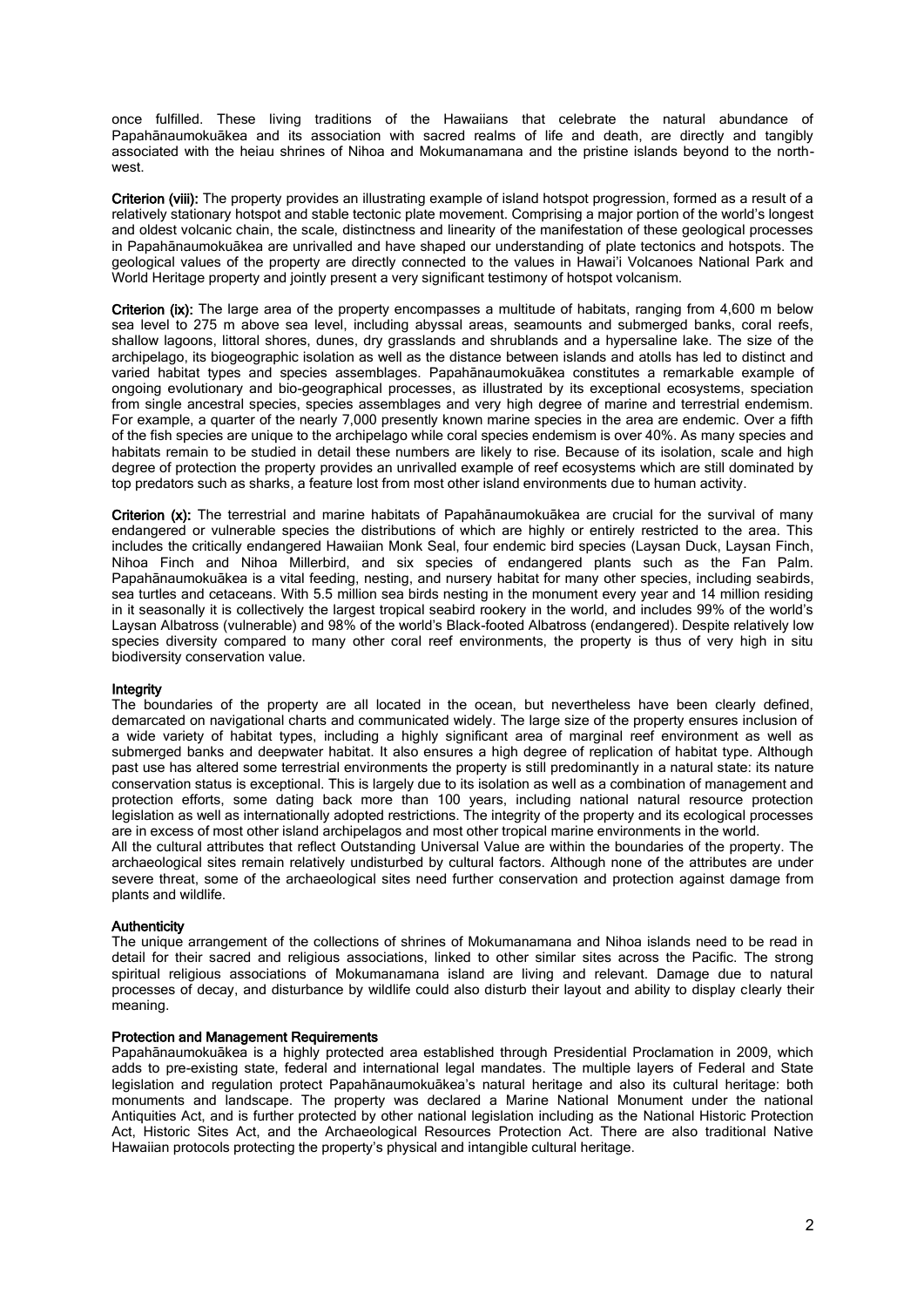The multiple jurisdictions have created a complex institutional environment for management of the property, but management planning and intervention practices are appropriate. The three management Agencies for the property are the US Fish and Wildlife Service, National Oceanic and Atmospheric Administration and the State of Hawaii Department of Land and Natural Resources. There is a need to establish and maintain effective natural, archaeological and cultural heritage skills in managing the property. An archaeologist/cultural heritage specialist is required for the property, to complement the management of its natural values. The multiple jurisdictions have created a complex institutional environment for management of the property, but management planning and intervention practices are well conceived. In view of the threats facing the property, well-governed multi-agency involvement and participation is a strength, provided the complexity does not compromise operational capacities and the ability to quickly respond to challenges. It is a particular strength in relation to addressing the threats to the property that originate beyond its boundaries.

A Monument Protection Plan has been drawn up by key stakeholders, which will act as the guiding document for the property over the next 15 years. This includes strategic objectives and detailed thematic action plans that address priority needs. It is important that these efforts are sustained with the aim to increase streamlining, including to achieve more effective mechanisms for stakeholder participation and outreach. There is a need to ensure that the management system achieves effective, equitable and integrated management that protects and conserves both the cultural attributes and natural features of the property that are the basis for its Outstanding Universal Value. Threats to the natural values of the property emanating outside its boundaries include marine litter, hazardous cargo, future exploration and mining, military operations, Illegal, Unregulated and Unreported (IUU) fishing, commercial fishing, anchor damage, vessel strikes and Invasive Alien Species. A key issue in relation to threats to cultural attributes is the need to ensure archaeological sites are not disturbed by burrowing animals or plants, and that monitoring indicators address the impact of natural processes on the archaeological resources. There is also a need for management to be underpinned by clear documentation of the physical cultural resource, based on the outcomes of the current archaeological investigations.

## IUCN MANAGEMENT CATEGORY

Category III Natural Monument

# BIOGEOGRAPHICAL PROVINCE

Hawaiian (5.3.13)

# GEOGRAPHICAL LOCATION

This linear site stretches almost 2000 km to the northwest of the Hawaiian Islands. The centre point for the geographic coordinates is: N 25°20'56.652" W 170°8"44.952". The outer boundaries include: N 22°53'35.016" W 161°2'9.456" and N 28°37'41.196" W 179°14'43.764".

#### DATES AND HISTORY OF ESTABLISHMENT

- 1909: Islets and reefs of the Northwestern Hawaiian Islands placed within the Hawaiian Islands Reservation;
- 1940: The Reservation became the Hawaiian Islands Wildlife Refuge through Presidential Proclamation 2416;
- 2000-2001: Establishment and designation of the area first as the Northwestern Hawaiian Islands Coral Reef Ecosystem Reserve under Presidential Executive Orders 13178 (in 2000) and 13196 (in 2001);
- 2005: Full protection of all State of Hawai'i waters in the Northwestern Hawaiian Islands upon creation of the Northwestern Hawaiian Islands Marine Refuge;
- 2006/2009: Creation of the Marine National Monument under Presidential Proclamation 8031.

#### AREA

The property comprises 36,207,499 hectares. Buffer zones have not been identified as the boundaries of the monument are not directly impacted by activities for which buffer zones would provide effective protection.

#### LAND TENURE

All of the area of the Papahānaumokuākea Marine National Monument is owned and controlled by the Governments of the United States and the State of Hawaii. There is no private ownership of the property.

# ALTITUDE

From 4,600 m below sea level to 275 m above sea level.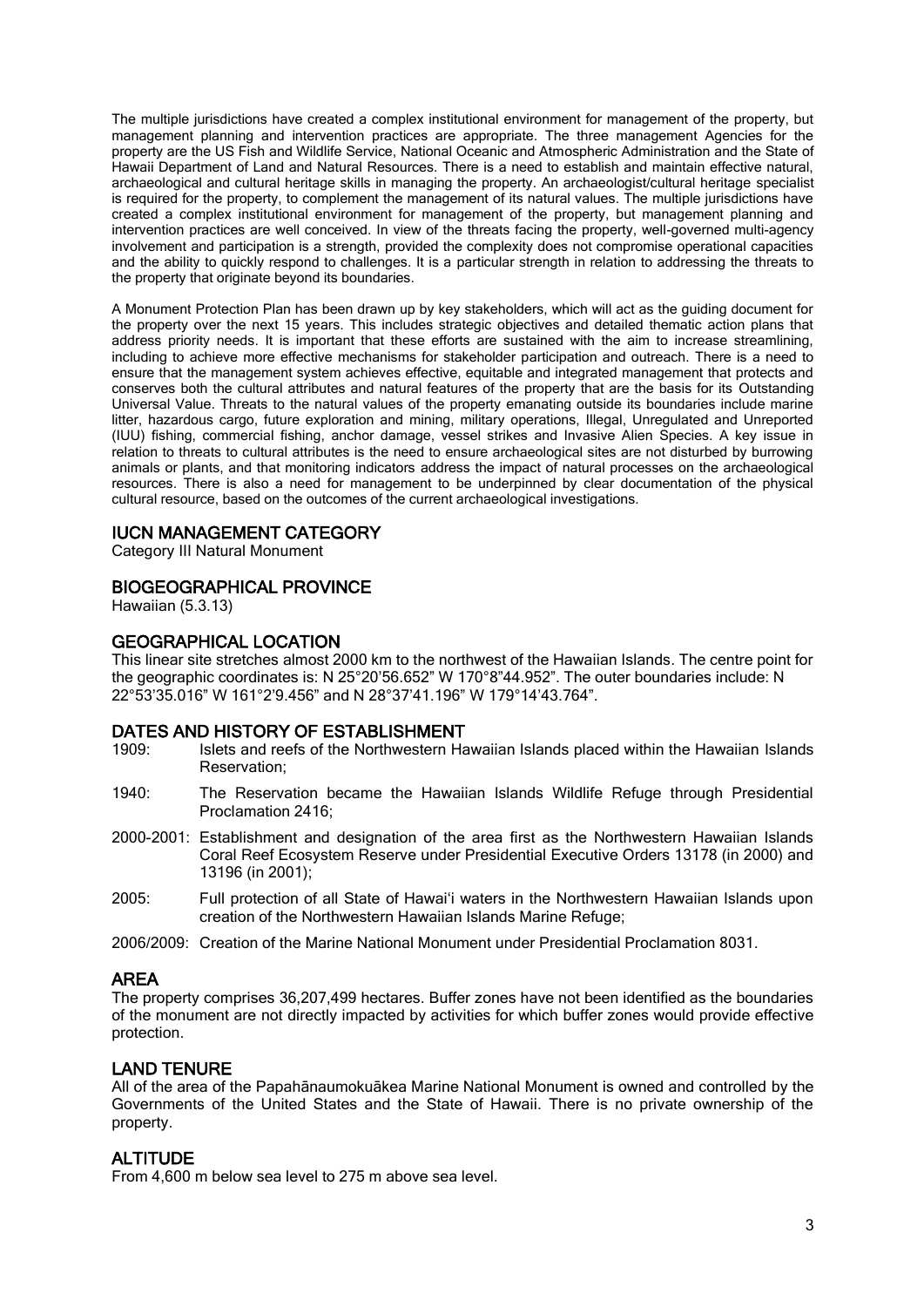## PHYSICAL FEATURES

The ten islands and atolls of this Pacific chain extend for almost 2,000 km. None of the included islands is more than five square kilometres in size, and all but four have an average mean height less than ten meters above sea level. As a group, these islands represent a classic geomorphological sequence, consisting of highly eroded high islands, near-atolls with volcanic pinnacles jutting from surrounding lagoons, true ring-shaped atolls with roughly circular rims and central lagoons, and secondarily raised atolls, one of which has an interior hypersaline lake. In addition, more than 30 submerged ancillary banks and seamounts have been discovered around these islands.

## CLIMATE

Among the dominant natural controls over the ecosystems of the Marine National Monument are climatic and oceanographic forces. The area lies at the northern edge of the oligotrophic tropical Pacific, near the 18°C sea surface isotherm, a major ecological transition zone in the northern Pacific. This boundary, also known as the "Transition Zone Chlorophyll Front," varies in position both seasonally and annually, and periodically moves across the property boundary surrounding the northern atolls of Kure and Midway. This in turn, influences overall ocean productivity, and the resultant recruitment success of many species such as Hawaiian Monk Seals and ocean-feeding seabirds (Polovina, et al., 2008; Baker, Polovina and Howell, 2007). The northernmost atolls are also in a position where they are occasionally affected by an episodic eastward extension of the Western Pacific warm pool, which can lead to higher summer ocean temperatures at Kure than are found in the more "tropical" waters of the main Hawaiian Islands further to the south. This can cause greater temperature fluxes that can in turn influence the home ranges and diversity of many species.

This interplay of oceanography and climate is not fully understood, but is a useful natural laboratory for understanding phenomena such as periodic coral bleaching and the effects of the Pacific Decadal Oscillation, El Niño and La Niña ocean circulation patterns. Ocean currents, waves, temperature, nutrients, and other oceanographic parameters and conditions influence ecosystem composition, structure, and function on both temporal and spatial scales. The distribution of corals and other shallow-water organisms is also influenced by exposure to ocean waves. The size and strength of ocean wave events have annual, interannual, and decadal time scales. Annual extratropical storms (storms that originate outside of tropical latitudes) create high waves during the winter, greatly affecting marine and terrestrial areas, as the elevation of a large portion of terrestrial habitat is less than the height of some of the waves that pass through.

#### **VEGETATION**

To begin with marine flora, there are 353 species of macroalgae and two seagrass species known in Papahānaumokuākea. Large numbers of Indo-Pacific algal species have been documented here that are not present in the main Hawaiian Islands, such as the green calcareous alga (Halimeda velasquezii). The species composition of the macroalgae community is relatively similar throughout Papahānaumokuākea, with representatives of the Chlorophyta, Rhodophyta, Phaeophyta, branched coralline, crustose coralline, Cyanophyta, and turf algae occurring in varying combinations, with green algae having the largest biomass and area coverage (Vroom and Page 2006). Green algae in the genus Halimeda, which contributes greatly to sand formation, was found in more than 70% of all quadrates during area-wide surveys in 2004. The reefs of Papahānaumokuākea are largely free of alien algae, and high natural herbivory results in natural algal assemblages.

In contrast to the marine systems of Papahānaumokuākea, the terrestrial area of the property is comparatively small, but supports significant endemic biodiversity. At least six species of terrestrial plants found only in the region are listed under the U.S. Endangered Species Act. IUCN lists Cenchrus agrimonioides var. laysanensis from Laysan as extinct, though biologists hold hope that it may still exist. Amaranthus brownii, endemic to Nihoa, is deemed Critically Endangered, while Pritchardia remota is considered Endangered. The land plants of Papahānaumokuākea are typically salt-tolerant and drought resistant species of the beach strand and coastal scrub. At least three species of Papahānaumokuākea endemic plants (Achyranthes atollensis, Phyllostegia variabilis, and Pritchardia species, all of Laysan Island) are believed to have gone extinct since European contact. Other native species and genera have found refuge in areas of Papahānaumokuākea where rats were never introduced, and now occur at much greater densities than they do in the main Hawaiian Islands (e.g., Pritchardia remota and Sesbania tomentosa, commonly known as 'öhai).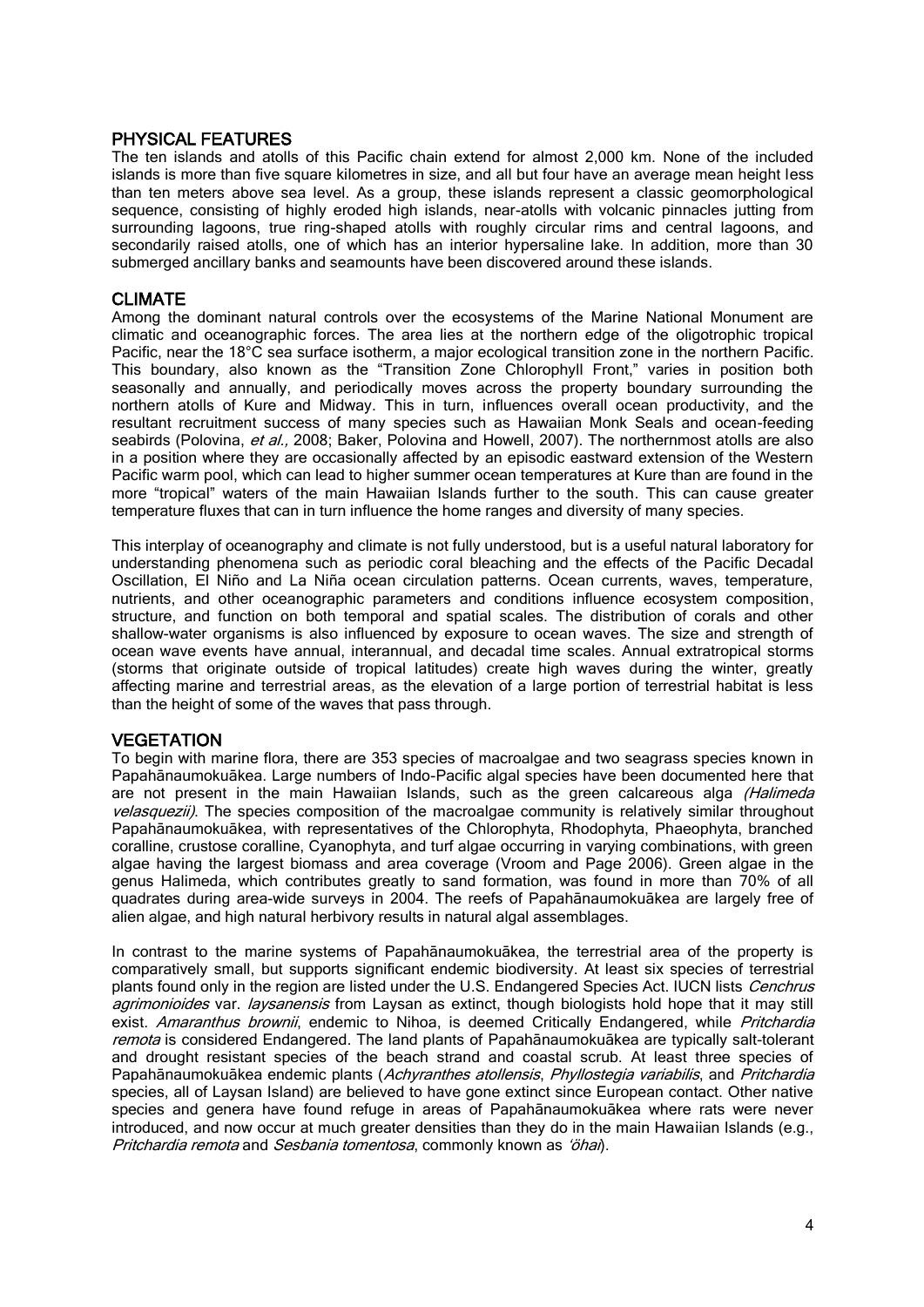# FAUNA

57 species of stony corals are known in the shallow subtropical waters (depths of less than 33 m) of Papahānaumokuākea, with an additional 28 species that are currently either undetermined or undescribed. Despite Papahānaumokuākea's high latitudes, similar numbers of species of coral have been reported for the NWHI as the main Hawaiian Islands, with 59 recorded species. Live coral is highest in the middle chain while stony corals are less abundant and diverse at the northern end of the archipelago (Kure, Midway, and Pearl and Hermes), and off the exposed basalt islands to the southeast (Nihoa, Mokumanamana, La Pérouse, and Gardner). At these sites, soft corals such as Sinularia and Palythoa are more abundant. Table coral in the genus Acropora is not found anywhere in the main Hawaiian Islands, but seven species are recorded for Mokumanamana, Gardner, Pearl and Hermes, Neva, French Frigate Shoals, Maro, and Laysan, with the highest number of species and colonies at French Frigate Shoals. 40% of the site's species are endemic. With the exception of coral and lobster species, the marine invertebrates of Papahānaumokuākea are very poorly known. The NWHI Reef Assessment and Monitoring Program has identified a number of new species, some of which may turn out to be endemic to Papahānaumokuākea.

Surveys using deep-diving submersibles have established the presence of deepwater precious coral beds at depths of 365–406 m; these include ancient gold corals whose growth rate is now estimated to be only a few centimetres every hundred years, and whose ages may exceed 2,500 years. At depths below 500 m, a diverse community of octocorals and sponges flourishes. Overall, the fauna of Papahānaumokuākea's waters below standard SCUBA diving depths remains minimally surveyed and documented. The estimated millions of seabirds breeding in Papahānaumokuākea depend on this pelagic habitat. They are primarily pelagic feeders that obtain the fish and squid they consume by associating with schools of large open-water predatory fish such as tuna and billfish. These fish yellowfin tuna Thunnus albacares, skipjack tuna Katsuwonus pelamis, mahimahi Coryphaena hippurus, wahoo Acanthocybium solandri, rainbow runner Elagatis bipinnulatus, broadbilled swordfish Xiphias gladius, and blue marlin *Makaira indica* – are apex predators of a food web existing primarily in the epipelagic zone and found within the waters of Papahānaumokuākea. Over a fifth of the fish species are unique to the archipelago.

The marine and littoral ecosystems of the property are designated critical habitat for the Hawaiian monk seal *Monarchus schauinslandi* (CR), the world's second most endangered pinniped. Only 1,200-1,400 individuals exist, and models predict that the population will fall below 1,000 individuals within the next five years. The islands and atolls are also crucial breeding, nesting, and basking habitat for the Hawaiian population of green turtles. The five species of sea turtles that occur in the NWHI are the loggerhead Caretta carretta, (EN) green Chelonia mydas (EN), olive ridley Lepidochelys olivacea  $(VU)$ , leatherback *Dermochelys coriacea* (CR), and hawksbill *Eretmochelys imbricata* (CR)

More than 14 million seabirds rely on the tiny islets in the chain, 5.5 million of which nest annually. This includes 99% of the world's Laysan albatrosses *Phoebastria immutabilis* (V), 98% of the world's black-footed albatrosses *Phoebastria nigripes* (EN), and important populations of the short-tailed albatross Phoebastria albatrus (VU). At the regional scale (Pacific Islands), six species were included in these highest-concern categories: Laysan, black-footed, and short-tailed albatrosses; Christmas Island shearwater Puffinus nativitatis Tristram's storm-petrel Oceanodroma tristrami and blue-gray noddy Procelsterna cerulea. Forty-seven species of shorebirds have been recorded; most of these are classified as infrequent visitors or transients, but Papahānaumokuākea does support regionally significant populations of four migrants: Pacific golden plovers (Pluvialis fulva), bristle-thighed curlews Numenius tahitiensis (VU) wandering tattlers Tringa incana, and ruddy turnstones Arenaria interpres. Within the terrestrial biota four species of endemic birds have been identified, including remarkably isolated species such as the Nihoa finch Telespiza ultima (CR), Nihoa millerbird Acrocephalus familiaris (CR), Laysan finch Telespiza cantans (VU), and Laysan duck Anas laysanensis (CR), one of the world's rarest ducks.

# CONSERVATION VALUE

Covering a vast area in one of the world's most isolated archipelagos, Papahānaumokuākea Marine National Monument encompasses a significant expanse of low-lying islands and atolls, predator dominated coral reef ecosystems, and marine and terrestrial flora and fauna that show significant patterns of enhanced speciation with numerous endemic and endangered species. The string of islands in Papahānaumokuākea comprises an important example of later stages of island and atoll evolution. The archipelago has provided some of the most compelling confirmation of current theories of global plate tectonic movements. The coral reef ecosystems of Papahānaumokuākea also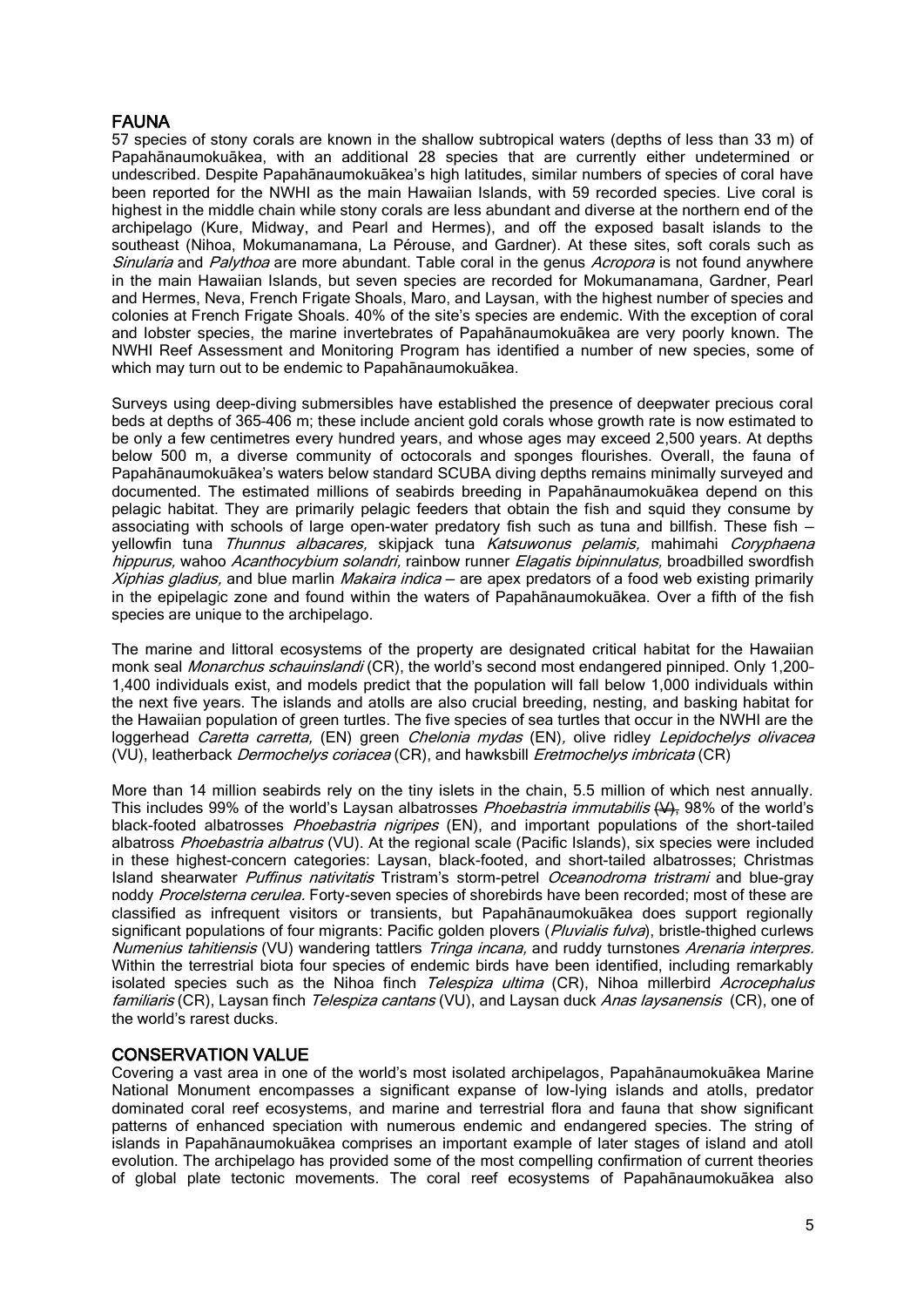represent one of the world's last apex predator dominated ecosystems, a community structure characteristic of coral reefs prior to significant human exploitation. Papahānaumokuākea is also the largest tropical seabird rookery in the world.

# CULTURAL HERITAGE

Papahānaumokuākea is a sacred cultural landscape, a region of deep cosmological and traditional significance to the living Native Hawaiian culture that contains a host of significant archaeological sites. These archaeology and significant ritual sites (heiau) bear exceptional testimony to the shared historical origins of all Polynesian societies, and to the growth and expression of a culture that evolved from the last and most difficult wave of cross-Pacific Polynesian migration. The entire region provides a largely undisturbed ancestral environment, whose preservation both illuminates and embodies the Hawaiian concept of the literal and spiritual kinship of all things in the natural world, including man, and represents the site where life originates and the place where spirits return after death.

# LOCAL HUMAN POPULATION

Nihoa Finch In 2008, the estimated population located within the property was of 130 people (permanent and seasonal staff).

# VISITORS AND VISITOR FACILITIES

The Monument Management Plan contains a long-term visitor services plan, which allows recreational visitors only on Midway Atoll. Numbers of overnight visitors are limited to no more than 50 at any one time. Visitor programs are closely monitored to ensure they are causing no adverse effects. The property's managers have the ability to wholly control access by visitors through the permitting process. The number of larger day visits of 50-800 people to Midway is limited to no more than three per year, with no more than 400 people ashore at any one time. Because groups are limited to existing roads and trails and are typically divided into smaller groups for walking tours, no negative impacts from these visits have been documented. Visitors remain in areas where albatrosses are already acclimated to human presence, and they are restricted from any area where Hawaiian Monk Seals or Green Turtles may be present.

Visitors are housed in a converted U.S. Navy Bachelor Officers' Quarters: 24 rooms are currently available. A small food and supply store and a separate gift shop are available. Transportation is almost entirely by bicycle or on foot, although a limited number of golf carts are available to visitors. Visitors are offered guided walking tours along existing roadways with interpretive programs at specific historic or wildlife stops. At Midway Atoll, a small visitor centre interprets natural and historic resources, and visitors participate in a mandatory orientation session that furthers their knowledge about Papahānaumokuākea resources and their importance to Native Hawaiian culture. Other visitor facilities include a road/trail system throughout Sand Island, a "trail" along the historic runways of Eastern Island, a theatre, library, gymnasium, bowling alley and small community centre. In the future, a new museum and expanded interpretive programs are planned. Many of the current visitors come to Midway with a guided tour operator, providing additional programs and information for guests.

# SCIENTIFIC RESEARCH AND FACILITIES

Assessment, monitoring and mapping of the flora and fauna in the Northwestern Hawaiian Islands began nearly a century ago as exploratory research voyages set sail primarily to collect data and specimens for cataloguing purposes. Since then, the property has been object of extensive research. In 2000, the State of Hawai'i, U.S. Fish and Wildlife Service, NOAA and several research institutions launched the NWHI Reef Assessment and Monitoring Program to characterize and monitor coral reefs and establish a baseline for comparison and to facilitate monitoring temporal changes in the ecosystem. In addition to this group, NOAA has also initiated a comprehensive mapping effort using satellite imagery, multi-beam sonar, and other remote sensing techniques to provide detailed characterizations of benthic habitats. The primary focus of research in recent and forthcoming expeditions is of comprehensive data collection, and with the technology now available, new discoveries. To advance scientific understanding of the region, Papahānaumokuākea is working toward synthesis of all the various data and modelling programs to allow an in-depth understanding of the area and the processes on which the health of the region depends.

#### MANAGEMENT

The U.S. Department of Commerce through the National Oceanic and Atmospheric Administration (NOAA), the U.S. Department of the Interior through the U.S. Fish and Wildlife Service (FWS), and the State of Hawai'i are the government entities with legal authority, jurisdiction or control of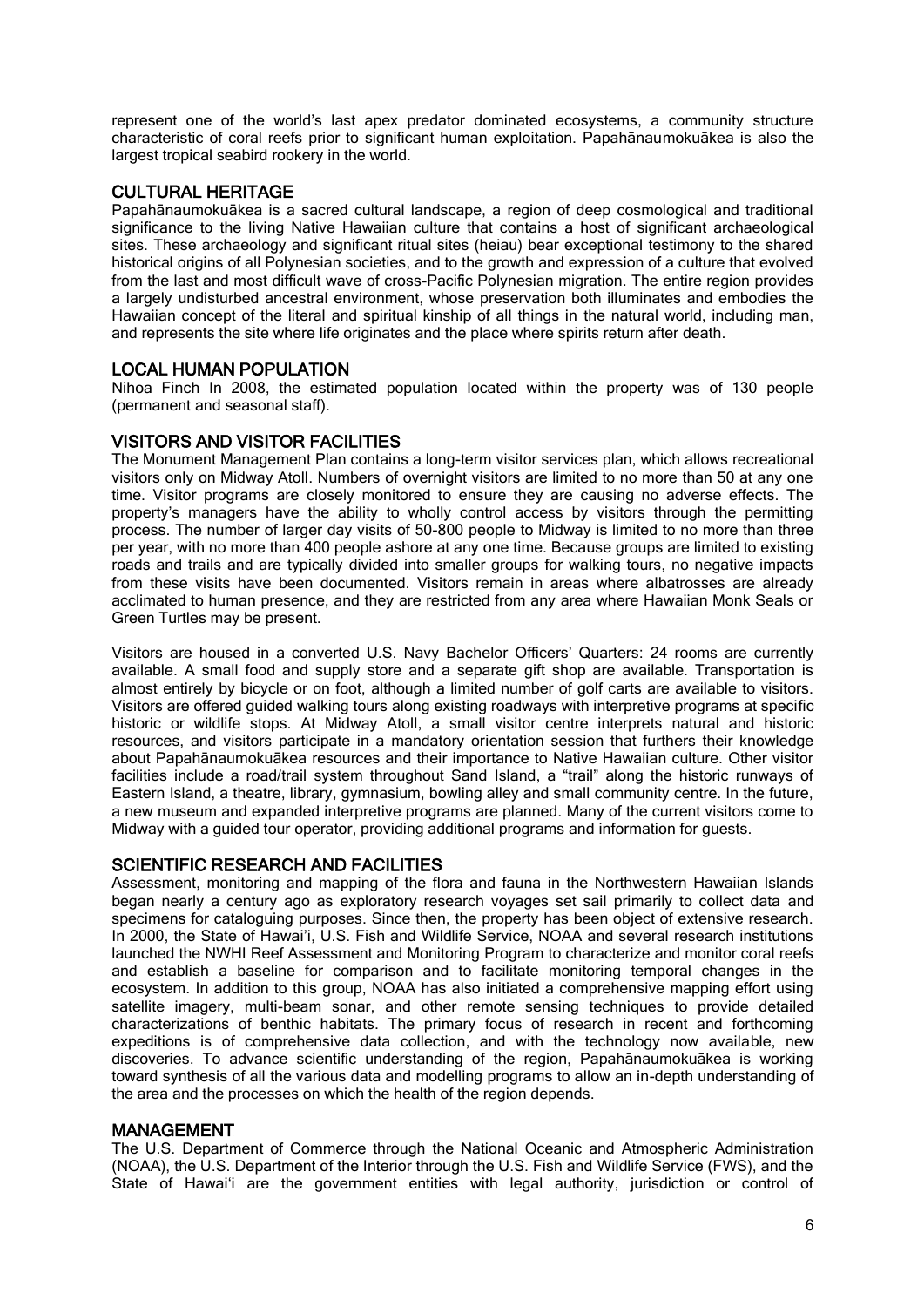Papahānaumokuākea. The representative body that manages, coordinates, plans and monitors activities within the property is known as the Monument Management Board. The functional relationships among the Co-Trustees to coordinate management actions are established and defined by a Memorandum of Agreement that the Co-Trustees executed on December 8, 2006. Policy guidance is provided by a Senior Executive Board, consisting of three senior level designees representing the Co-Trustees. In addition, the seven-member Monument Management Board coordinates management of the property at the field level, and includes designees from NOAA's Office of National Marine Sanctuaries and National Marine Fisheries Service, FWS's National Wildlife Refuge Program and Pacific Islands Fish and Wildlife Office, the State of Hawai'i Department of Land and Natural Resources' (DLNR) Division of Aquatic Resources and Division of Forestry and Wildlife, and the Office of Hawaiian Affairs. Together, the Senior Executive Board and the Monument Management Board represent the combined policy and field-level management authority of the Co-Trustees, acting on behalf of the State of Hawai'i and the United States. The Co-Trustees have developed a joint agency Monument Management Plan to serve as the guiding document for coordinated conservation and management actions over the next 15 years. The Management Plan incorporated many of the plans that had been previously developed to guide current management actions within the NWHI.

Presidential Proclamation 8031, as well as federal regulations promulgated by the U.S. Departments of the Interior and Commerce to implement the provisions of the Proclamation, prohibit entering the property unless permission has been granted by the Co-Trustees via a rigorous permit or notification system to manage activities that may affect Papahānaumokuākea's resources. As under international law, rights of navigation are respected, but regulated. The regulation of access to Papahānaumokuākea by vessels has been reviewed and approved through processes of the International Maritime Organization (IMO). Within the IMO, the Marine Environmental Protection Committee (MEPC) and the Maritime Safety Committee (MSC) have agreed that Papahānaumokuākea Marine National Monument be designated as a Particularly Sensitive Sea Area (PSSA). The property is further protected under several international, federal and state legal measures. Additionally, to Native Hawaiians, natural resources are cultural resources, and they are genealogically linked to those natural resources, including all of the Hawaiian Islands in the archipelago. Thus, the area must be treated with appropriate reverence and honour.

# MANAGEMENT CONSTRAINTS

Enforcement of regulations is a challenge due to the isolation and size of the monument. A direct collaboration with the US Coast Guard has been established. The effectiveness of enforcement requires constant monitoring and further development of surveillance technology as well as operational means of intervention in case of breaches. There is room for improvement and consolidation, for example emergency response plans to minimize the impacts of groundings and/or spills were still under development. There is concern that the multiple jurisdictions and the multiagency management arrangement created around them still seem overly complex; each Co-Trustee still operates institutionally disconnected processes with separate procedures, budgets, staff etc. Although the complex management structure of the monument is a product of the terms of the Executive Order establishing the monument, federal as well as state law, there may be a case for studying options for even more far-reaching integration, e.g. into a single management authority for the monument with unified budgets and co-located staff. The campaigns and educational programs are all well conceived but would benefit from scaling up and further elaboration for the monument to achieve its objective of "bringing the monument to people" rather than vice versa, which is necessitated by the strict limitations on visits to the area. In particular, generating a broader understanding of the permitting and management effectiveness systems and procedures would serve to remove some of the concerns and misconceptions related to these among some stakeholder groups. Threats to the property emanating outside its boundaries include marine litter, hazardous cargo, future exploration and mining, military operations, Illegal, Unregulated and Unreported (IUU) fishing, commercial fishing, anchor damage, vessel strikes and Invasive Alien Species.

# COMPARISON WITH SIMILAR SITES

Of the more than 400 atolls and reef islets in the world, only three have been inscribed as World Heritage sites: East Rennell, Aldabra, and Atol da Roca, which are all raised atolls. World Heritage sites that include marine and/or cultural components (New Caledonian Lagoons, Galapagos, Great Barrier Reef, Cocos Island, the Gulf of California, Hawai'i Volcanoes National Park, Tongariro National Park, Tubbataha Reef in the Philippines) have been successfully established by only a few nations in Oceania, and no World Heritage sites currently include coral reef components of the central deep Pacific.